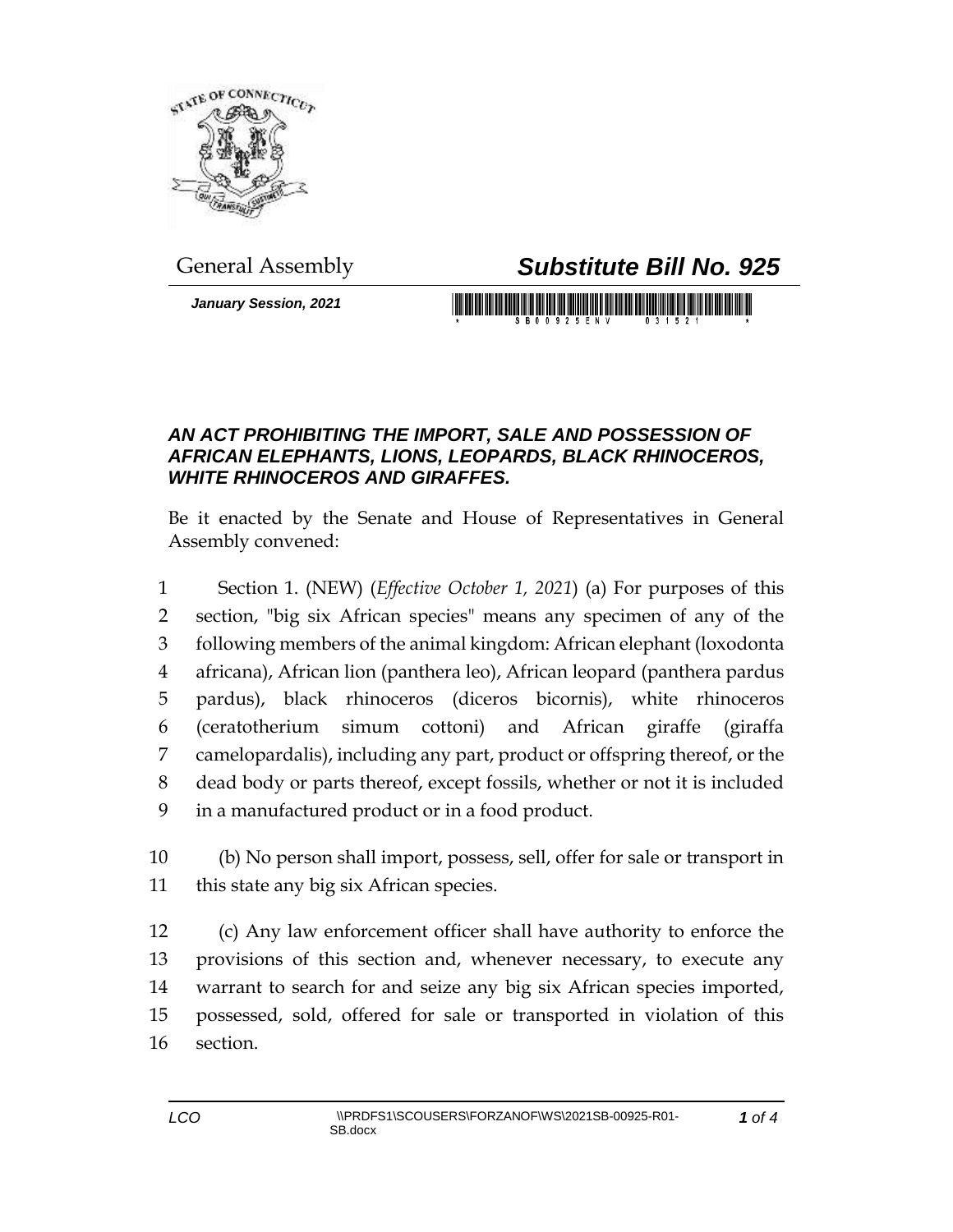(d) Unless such activity is otherwise prohibited by federal law, the provisions of subsection (b) of this section shall not apply if any of the following conditions exist: (1) Such specimen of a big six African species was located or possessed within the state prior to the effective date of this section and the legal owner of such specimen obtained a certificate of possession from the Commissioner of Energy and Environmental Protection not later than one hundred eighty days after the effective date of this section; (2) such specimen of a big six African species is to be part of a temporary or permanent collection of a museum that has a tax exemption from the federal Internal Revenue Service as an educational or scientific institution or is to be used by a zoological institution for educational purposes, provided such specimen is not subsequently sold, offered for sale, traded, bartered or distributed to any other party; or (3) such specimen of a big six African species is distributed directly to a legal beneficiary of a trust or to a legal heir provided: (A) Such specimen was located or possessed by the decedent prior to the effective date of this section, (B) such beneficiary or heir does not subsequently sell, offer for sale, trade, barter or distribute such specimen to any other person, and (C) such beneficiary or heir obtains a certificate of possession from the Commissioner of Energy and Environmental Protection not later than one hundred eighty days after receipt of such specimen.

 (e) Any specimen of a big six African species and any other property or item used in connection with a violation of the provisions of this section shall be seized and held pending any criminal proceeding pursuant to this section. In any criminal prosecution pursuant to this section, secondary evidence, including, but not limited to, photographs, shall be admissible against the defendant to the same extent as such specimen would be admissible.

 (f) Any person who violates the provisions of this section shall be guilty of a felony and fined not more than ten thousand dollars and imprisoned not more than two years, or both.

(g) Upon conviction of a person for violation of the provisions of this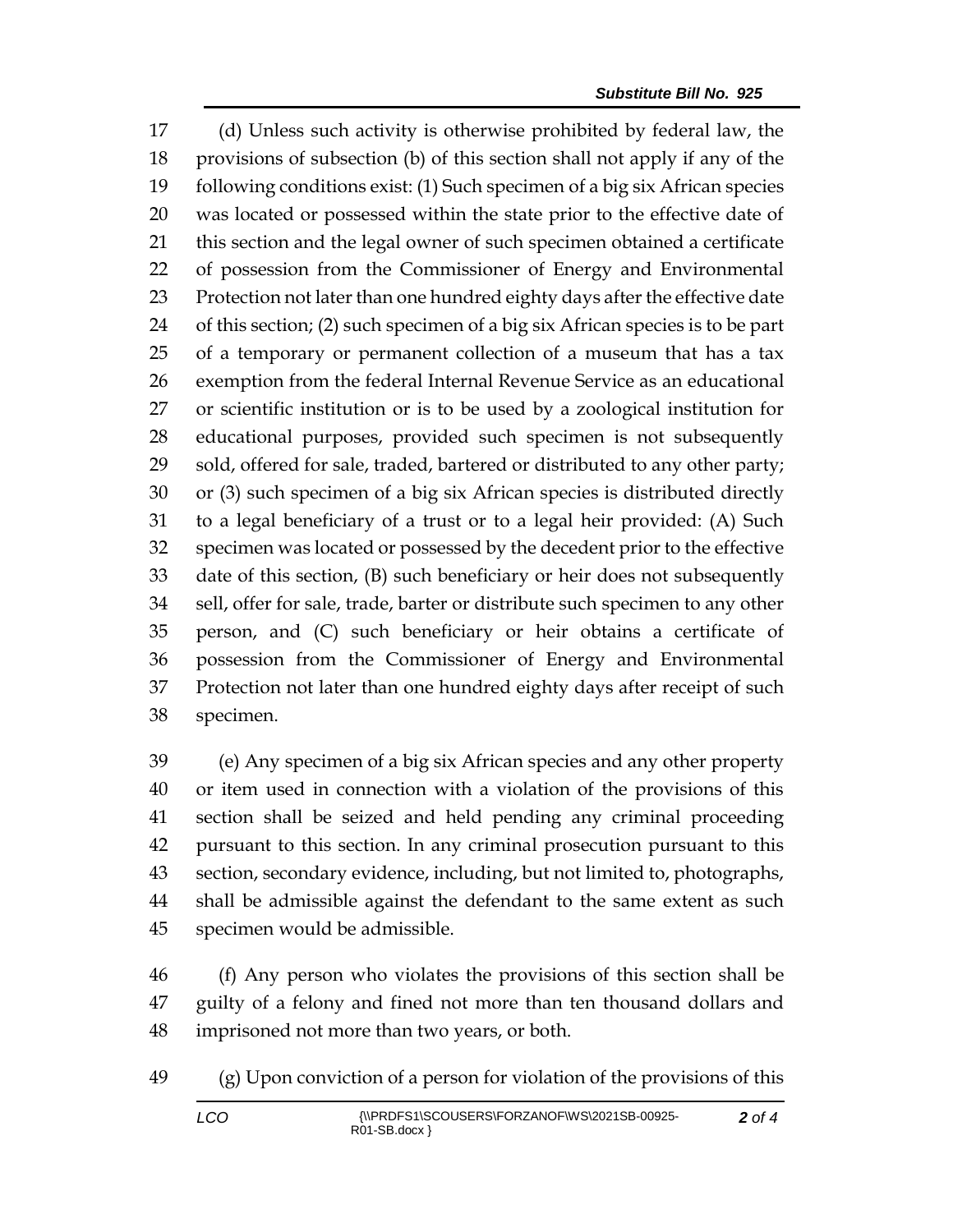section or upon the entry of a judgment restraining a defendant from importing, possessing, selling, offering for sale or transporting any specimen of a big six African species on the grounds that such activity is or would be a violation of the provisions of this section, any specimen of a big six African species and any other property or item that is seized and held pursuant to this section shall be forfeited and, upon such forfeiture, destroyed, provided nothing in this subsection shall be construed to require or authorize the destruction of a living specimen of a big six African species.

 (h) Nothing in this section shall be construed to apply to the importing, possessing, selling, offering for sale or transporting of ivory in this state.

 (i) Nothing in this section shall be construed to apply to the importing, transporting or possessing of a live big six African species by any zoological institution or circus.

 (j) Nothing in this section shall be construed to apply to the transportation, purchase, exhibition or use of any animal in a motion picture, television or digital media production by a motion picture, television or digital media production company that employs or contracts with a dealer or exhibitor licensed pursuant to 7 USC 2133, as amended from time to time, or with a carrier, intermediate handler or unlicensed exhibitor registered under 7 USC 2136, as amended from time to time, to conduct such transport, purchase, exhibition or use.

 Sec. 2. Subsection (d) of section 26-311 of the general statutes is repealed and the following is substituted in lieu thereof (*Effective October 1, 2021*:

76 (d) Nothing in <u>section 1 of this act</u>, sections 26-303 to 26-312, inclusive, or any regulations adopted pursuant to said sections shall prohibit transportation through this state of any endangered or threatened species in accordance with the terms of any permit issued under the laws of another state provided the person in possession of an